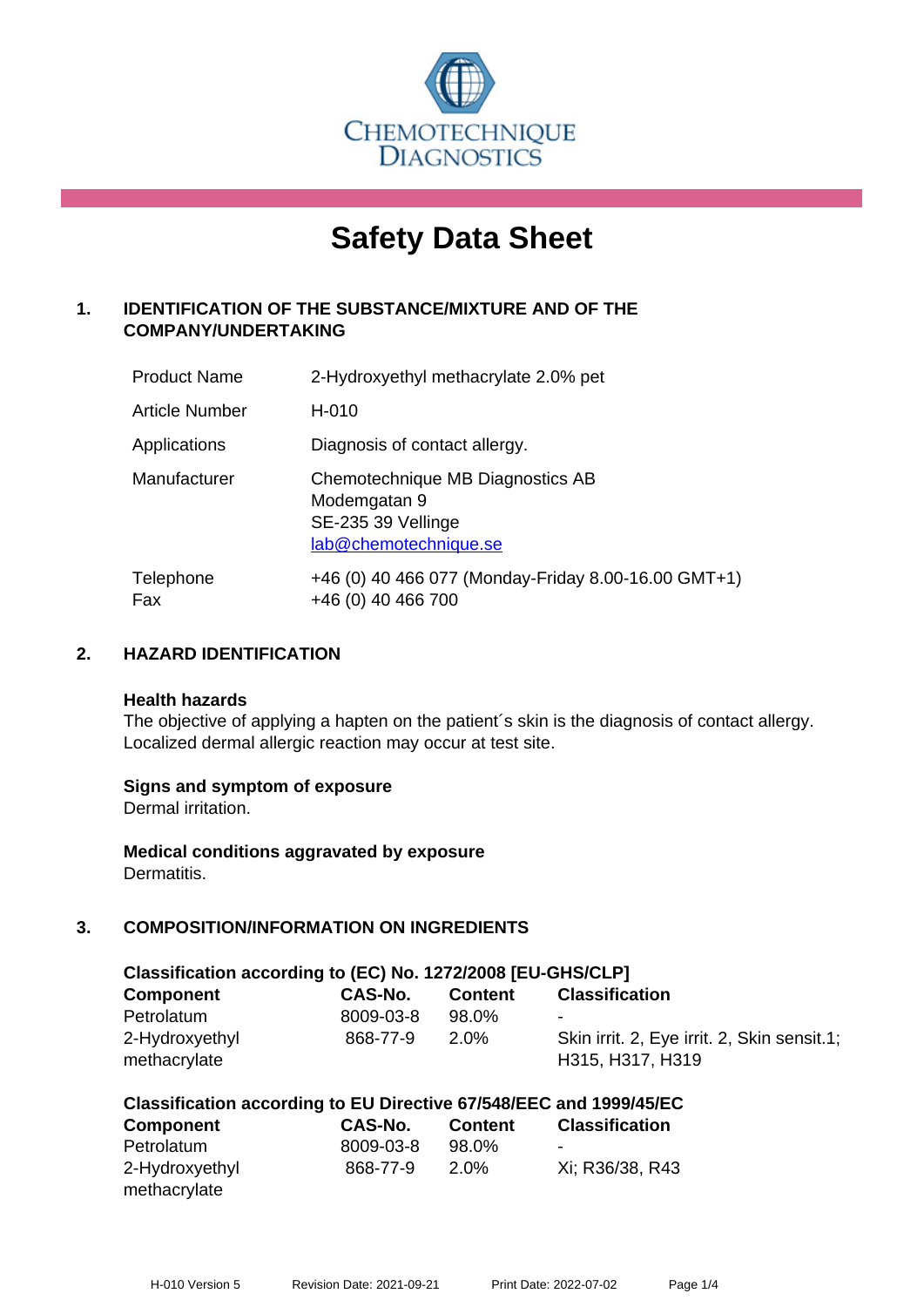## **4. FIRST AID MEASURES**

## **Emergency and first aid procedures**

Obtain medical attention.

# **5. FIRE-FIGHTING MEASURES\***

#### **Suitable extinguish media**

CO2, powder or water spray. Fight larger fires with water spray or alcohol resistant foam.

# **For safety reasons unsuitable extinguishing agents**

Water with full jet.

## **Special protective equipment for fire-fighters**

Wear self-contained respiratory protective device. Wear fully protective suit.

\*Data is shown for petrolatum only

## **6. ACCIDENTAL RELEASES MEASURES**

**Steps to be taken if material is released or spilled** Contain and place in a closed container.

# **7. HANDLING AND STORAGE**

**Precautions to be taken in handling and storage** Store dark at 5-8 C. Avoid extended exposure to light. FOR EXTERNAL USE ONLY.

# **8. EXPOSURE CONTROLS/PERSONAL PROTECTION**

**Respiratory protection** Not required.

**Ventilation** Local exhaust.

**Protective gloves** Disposal gloves.

#### **Eye protection** Not required with normal use.

## **Work/Hygienic practices**

Wash hands after each use.

## **9. PHYSICAL AND CHEMICAL PROPERTIES**

Odour **Odourless** 

Appearance Ivory white Semi-solid

Melting point\* 50-55° C Flash point\*  $>100^{\circ}$ C

Boiling point\* No data available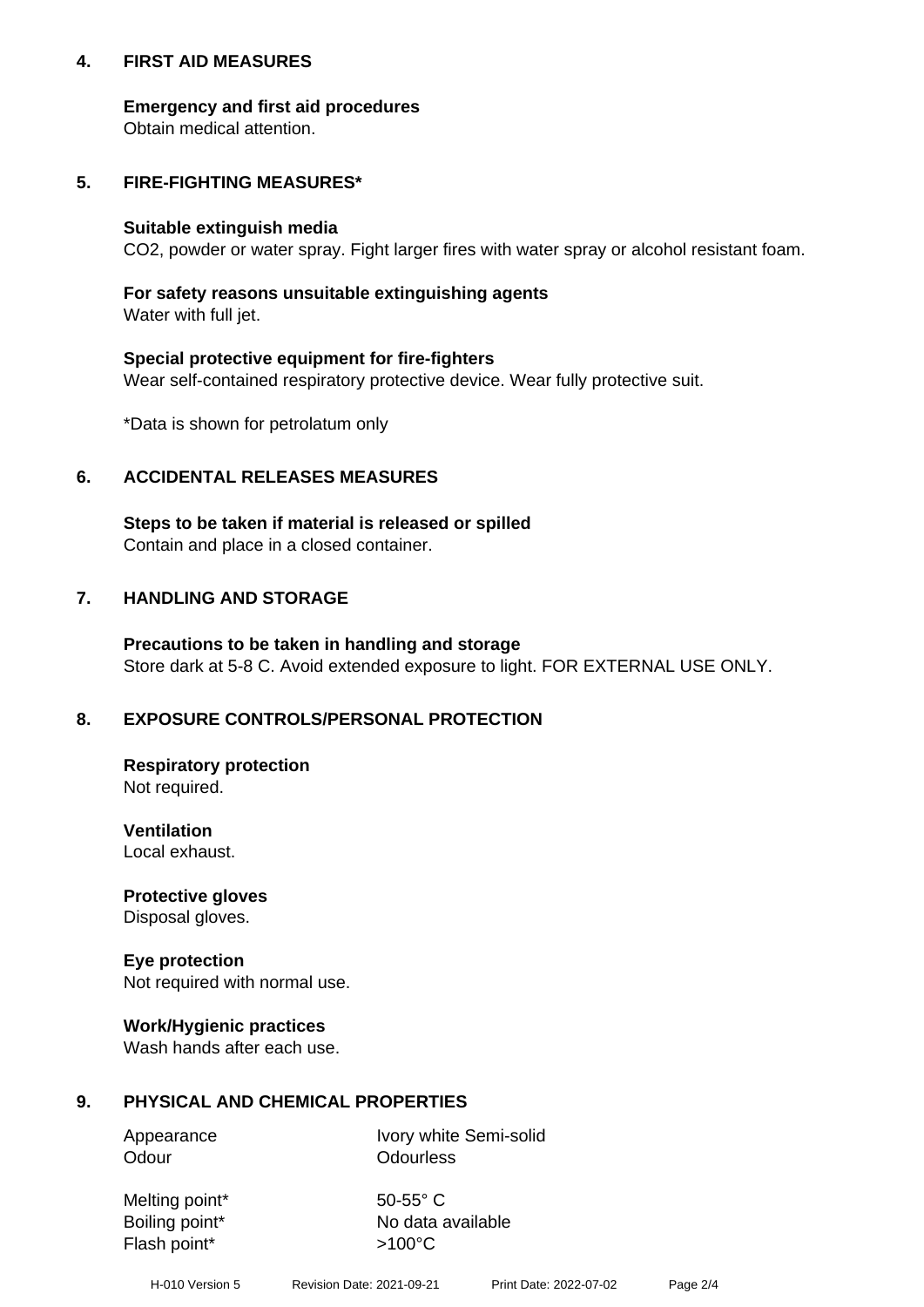Density\* No data available. Solubility in/Miscibility with Water\*

Self ignition\* Product does not self ignite. Danger of explosion\* Product does not present an explosion hazard. Insoluble

\*Data is shown for petrolatum only

# **10. STABILITY AND REACTIVITY**

#### **Incompability**

May react with strong oxidizing agents.

#### **Stability**

Stable at recommended storage conditions.

#### **Hazardous byproducts**

Combustion may generate CO, CO2 and other oxides.

**Hazardous polymerization**

Will not occur.

## **11. TOXICOLOGICAL INFORMATION**

No data available.

## **12. ECOLOGICAL INFORMATION**

No data available.

## **13. DISPOSAL CONSIDERATIONS**

#### **Waste disposal method**

Comply with federal, state/provincial and local regulation.

#### **14. TRANSPORT INFORMATION**

Not dangerous goods.

## **15. REGULATORY INFORMATION**

The classification is according to the latest editions of the EU lists, and extended by company and literature data.

#### **16. OTHER INFORMATION**

#### **Text of H-statements and R-phrases mentioned in Section 3**

| Skin irrit. 2                      |                           | Skin irritation (Category 2)                              |          |
|------------------------------------|---------------------------|-----------------------------------------------------------|----------|
| Eye irrit. 2                       |                           | Eye irritation (Category 2)                               |          |
| Skin sensit. 1<br>H <sub>315</sub> |                           | Skin sensitization (Category 1)<br>Causes skin irritation |          |
| H-010 Version 5                    | Revision Date: 2021-09-21 | Print Date: 2022-07-02                                    | Page 3/4 |